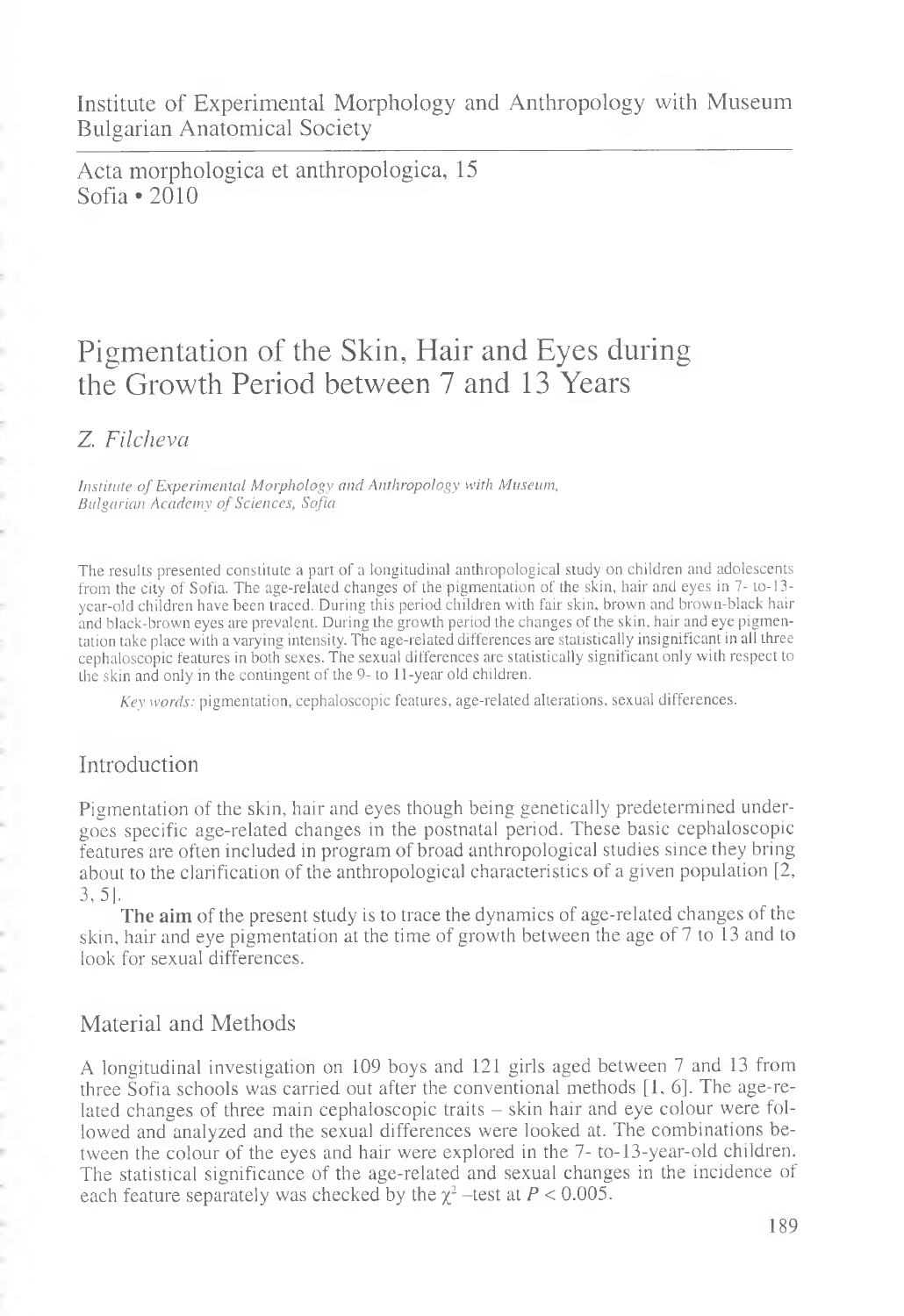## Results and Discussion

The skin colour has been recorded in three categories for the fair skin typical of the European iace [6 ]: fair, light mat and mat. Between the years 7 and 13 in both sexes the fair skin is predominant its incidence being higher for the boys. Second in frequency comes the light mat skin which is higher in girls. During that period the light mat skin is more frequent at the expense of the fair skin whose incidence remains highest in all age groups in both sexes [Table 1]. The skin grows darker more slowly and evenly until the  $11$ th vear of age especially with the boys  $(0.9\%)$ . Between the years 11 and 13 this process is more intense especially with the boys (by 6.5 to 11%). At the age of 7 only one boy is with mat skin while in the girls such a case is found at the age of 11 years. The observed age related differences are statistically insignificant  $(P > 0.05)$ . The sexual differences are statistically significant only in the case of the 9-to-11-year-old children  $(P < 0.05)$  since at that time the skin gets darker more intensively with the girls.

The hair colour is assessed after Fischer-Saller scale which combines the following categories: white-blond, light-blond, blond, dark-blond, brown, brown-black and reddish. Between the years 7 and 11 brown hair is predominant in both sexes, its incidence being higher with the boys. With the 12-13-year-old boys and girls the brownblack hair is dominant with very close incidence rates (Table 2). The changes in the group of the brown and brown-black hair are most intensive throughout the entire period under study. The blond hair incidence is rapidly decreased and as early as the age of 8 until the age of 11 where there is not a single boy found with blond hair. At the age ot 13 this hair is only recorded in 0.8% with the girls. The dark-blond hair frequency diminishes more intensively as early as the age of 8 especially in the girls. The darkening of the blond and dark-blond hair leads to augmentation of the frequency of brown hair at this age. In the gap between 8 and 11 years of age the blondest hair undergoes slight changes and at the age of 12-13 years its incidence remains constant. The reddish hair is only found in 1 to 2 children. The age-related and sexual differences observed are statistically insignificant  $(P > 0.05)$ .

The eye colour has been investigated after a 12-step scale incorporating the following groups: black-brown and brown eyes which form the category of the "dark" eyes; brown-green, green-brown and grey-brown forming the category "motley" and

| Age<br>(years)   | <b>Sex</b>          | Total | Categories |      |             |           |     |                          |  |  |  |  |  |
|------------------|---------------------|-------|------------|------|-------------|-----------|-----|--------------------------|--|--|--|--|--|
|                  |                     |       |            | fair |             | light mat | mat |                          |  |  |  |  |  |
|                  |                     |       | n          | $\%$ | $\mathbf n$ | $\%$      | n   | $\%$                     |  |  |  |  |  |
| 7                | $\overline{\delta}$ | 109   | 92         | 84.4 | 16          | 14.7      |     | 0.9                      |  |  |  |  |  |
|                  | ò                   | 121   | 94         | 77.7 | 27          | 22.3      |     | $\qquad \qquad$          |  |  |  |  |  |
| 8                | ਨੇ                  | 109   | 91         | 83.5 | 17          | 15.6      |     | 0.9                      |  |  |  |  |  |
|                  | ò                   | 121   | 91         | 75.2 | 30          | 24.8      | $-$ |                          |  |  |  |  |  |
| $\boldsymbol{9}$ | ैं                  | 109   | 90         | 82.6 | 18          | 16.5      |     | 0.9                      |  |  |  |  |  |
|                  | ò                   | 121   | 84         | 69.4 | 37          | 30.6      |     | $\sim$                   |  |  |  |  |  |
| 10               | 3                   | 109   | 89         | 81.7 | 19          | 17.4      |     | 0.9                      |  |  |  |  |  |
|                  | ò                   | 121   | 82         | 67.8 | 39          | 32.2      | $-$ | $\overline{\phantom{m}}$ |  |  |  |  |  |
| 11               | ह                   | 109   | 89         | 81.7 | 19          | 17.4      |     | 0.9                      |  |  |  |  |  |
|                  | ç                   | 121   | 81         | 66.9 | 39          | 32.2      |     | 0.8                      |  |  |  |  |  |
| 12               | $\overline{\delta}$ | 109   | 82         | 75.2 | 26          | 23.9      |     | 0.9                      |  |  |  |  |  |
|                  | ç                   | 121   | 74         | 61.2 | 46          | 38        |     | 0.8                      |  |  |  |  |  |
| 13               | हैं                 | 109   | 70         | 64.2 | 38          | 34.9      |     | 0.9                      |  |  |  |  |  |
|                  | ò                   | 121   | 70         | 57.9 | 50          | 41.3      |     | 0.8                      |  |  |  |  |  |

Table 1. Skin colour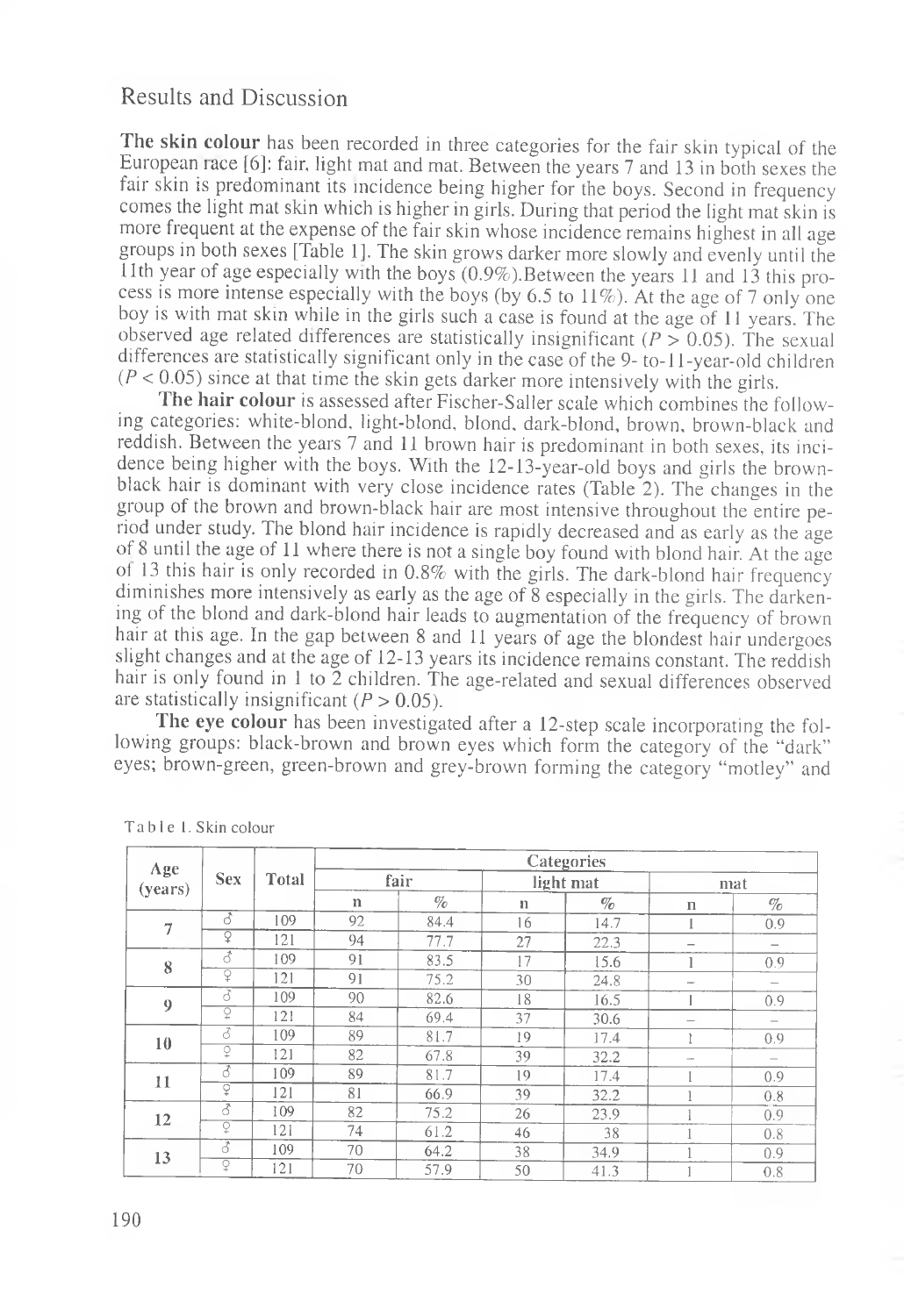#### Table 2. Hair colour

|                | <b>Sex</b>     | Total | Categories               |               |                 |      |    |                           |             |      |                          |                          |  |  |
|----------------|----------------|-------|--------------------------|---------------|-----------------|------|----|---------------------------|-------------|------|--------------------------|--------------------------|--|--|
| Age<br>(years) |                |       | blond                    |               | dark blond      |      |    | brown                     | brown-black |      | reddish                  |                          |  |  |
|                |                |       | $\mathbf{I}$             | $\%$          | $\mathbf{u}$    | $\%$ | n  | $\mathcal{O}_\mathcal{O}$ | $_{\rm 11}$ | $\%$ | n                        | $\%$                     |  |  |
| 7              | 3              | 109   | 5                        | 4.6           | 16              | 14.7 | 60 | 55.0                      | 26          | 23.9 | $\overline{c}$           | 1.8                      |  |  |
|                | ò              | 121   | 0                        | 7.4           | 17              | 14.0 | 57 | 47.1                      | 37          | 30.6 |                          | 0.8                      |  |  |
| 8              | ै              | 109   | 2                        | 1.8           | 12              | 11.0 | 63 | 57.8                      | 30          | 27.5 | 2                        | 1.8                      |  |  |
|                | ò              | 121   | 6                        | 5.0           | $\overline{10}$ | 8.3  | 64 | 52.9                      | $40^{1}$    | 33.1 |                          | 0.8                      |  |  |
| 9              | 3              | 109   | $\overline{a}$           | 1.8           | 12              | 11.0 | 62 | 56.9                      | 32          | 29.4 |                          | 0.9                      |  |  |
|                | ó              | 121   | 5                        | 4.1           | $\mathcal{O}$   | 7.4  | 61 | 50.4                      | 45          | 37.2 |                          | 0.8                      |  |  |
| 10             | ₫              | 109   |                          | 0.9           | 11              | 10.1 | 55 | 50.5                      | 41          | 37.6 |                          | 0.9                      |  |  |
|                | ó              | 121   | 3                        | 2.5           | 8               | 6.6  | 58 | 47.9                      | 51          | 42.1 |                          | 0.8                      |  |  |
| 11             | 3              | 109   | -                        | <b>And</b>    | 10              | 9.2  | 54 | 49.5                      | 44          | 40.4 |                          | 0,9                      |  |  |
|                | $\overline{Q}$ | 121   | 2                        | 1.7           | 8               | 6.6  | 56 | 46.3                      | 54          | 44.6 |                          | 0.8                      |  |  |
| 12             | 7              | 109   | $\overline{\phantom{a}}$ | $\rightarrow$ | 8               | 7.3  | 45 | 41.3                      | 56          | 51.4 | $\sim$                   | $\qquad \qquad$          |  |  |
|                | Ÿ              | 2     |                          | 0.8           | $\Omega$        | 7.4  | 46 | 38.0                      | 64          | 52.9 |                          | 0.8                      |  |  |
| 13             | ै              | 109   | $\sim$                   | $\sim$        | 8               | 7.3  | 44 | 40.4                      | 57          | 52.3 | $\overline{\phantom{a}}$ | $\overline{\phantom{a}}$ |  |  |
|                | Q              | 121   |                          | 0.8           | 9               | 7.4  | 44 | 36.4                      | 66          | 54.5 |                          | 0.8                      |  |  |

#### T ab 1 e 3. Eye colour

| Age<br>(years)           | <b>Sex</b> | Total | Categories       |      |       |      |                  |      |                 |                           |                          |      |           |                |          |      |  |
|--------------------------|------------|-------|------------------|------|-------|------|------------------|------|-----------------|---------------------------|--------------------------|------|-----------|----------------|----------|------|--|
|                          |            |       | dark             |      |       |      | motley           |      |                 |                           |                          |      |           | light-coloured |          |      |  |
|                          |            |       | black -<br>brown |      | brown |      | brown -<br>green |      | green-<br>brown |                           | gray-<br>brown           |      | gray      |                | blue     |      |  |
|                          |            |       | n                | $\%$ | 11    | $\%$ | n                | $\%$ | n               | $\mathcal{O}_\mathcal{F}$ | n                        | $\%$ | n         | $\%$           | $^{11}$  | $\%$ |  |
| $\overline{\phantom{a}}$ | 7          | 109   | 35               | 32.1 | 30    | 27.5 | $\overline{2}$   | 1.8  | 14              | 12.8                      | 3                        | 2.8  | 16        | 14.7           | ŋ        | 8.3  |  |
|                          | p          | 121   | 51               | 42.2 | 28    | 23.1 |                  | 0.8  | 12              | 9.9                       | 5                        | 4.1  | 16        | 13.2           | 8        | 6.6  |  |
| 8                        | ै          | 109   | 36               | 33.0 | 27    | 24.8 | 5                | 4.6  | 12              | 11.0                      | 5                        | 4.6  | 14        | 12.8           | 10       | 0.2  |  |
|                          | ò          | 121   | 51               | 42.2 | 23    | 19.0 | 6                | 5.0  | 12              | 9.9                       | 6                        | 5.0  | 16        | 13.2           | 7        | 5.8  |  |
| 9                        | ő          | 109   | 38               | 34.9 | 22    | 20.2 | 9                | 8.3  | 10              | 9.2                       | $\overline{ }$           | 64   | 14        | 12.8           | $\Omega$ | 8.3  |  |
|                          | ò          | 2     | 51               | 42.2 | 18    | 14.9 | 10               | 8.3  | 13              | 10.7                      | $\overline{1}$           | 5.8  | 15        | 12.4           | 7        | 5.8  |  |
| 10                       | 3          | 109   | 34               | 31.2 | 25    | 22.9 | 9                | 8.3  | $\frac{1}{2}$   | 10.1                      | 9                        | 8.3  | 12        | 11.0           | 9        | 8.3  |  |
|                          | ò          | 121   | 50               | 41.3 | 9     | 15.7 | $^{11}$          | 9.1  | 12              | 9.9                       | G)                       | 7.4  | 13        | 10.7           | 7        | 5.8  |  |
| 11                       | ਨੋ         | 109   | 33               | 30.3 | 26    | 238  | 10               | 9.2  | 10              | 9.2                       | 8                        | 7.3  | I4        | 12.8           | 8        | 7.3  |  |
|                          | ç          | 121   | 50               | 41.3 | 9     | 15.7 | 11               | 9.1  | 13              | 10.7                      | $\overline{z}$           | 5.8  | 13        | 10.7           | 8        | 6.6  |  |
| 12                       | 8          | 109   | 32               | 29.4 | 27    | 24.8 | 8                | 7.3  | 12              | 11.0                      | 8                        | 7.3  | 14        | 12.8           | 8        | 7.3  |  |
|                          | ò          | 121   | 49               | 40.5 | 19    | 15.7 | 12               | 9.9  | 13              | 10.7                      | $\overline{\phantom{a}}$ | 5.8  | 14        | 11.6           | 7        | 5.8  |  |
| 13                       | Q.         | 109   | 32               | 29.4 | 27    | 24.8 | 8                | 7.3  | 12              | 11.0                      | 8                        | 7.3  | 14        | 12.8           | 8        | 7.3  |  |
|                          | ó          | 121   | 49               | 40.5 | 19    | 15.7 | 12               | 9.9  | 13              | 10.7                      | $\overline{ }$           | 5.8  | $\vert 4$ | 11.6           | 7        | 5.8  |  |

grey and blue eyes - in the category of the "light" eyes. Between the years 7 and 13 the dark eyes are prevailing in both sexes, their incidence being higher with the girls. The black-brown eyes are the prevalent ones of them and again with priority in the girls (Table 3). In the age period between 7 and 9 the dark eyes frequency drops more intensely especially with the girls (by 4.2%). This brightening is more strongly pronounced in both sexes in the group of the brown eyes. Between the age of 10 and 13 years the incidence of the dark eyes does not change in both sexes. Motley eyes rank second in frequency with exception for the 7-year-olds where the light eyes are prevailing with a predominance of the boys. The incidence of the motley eyes grows more intensely till the age of 9 in both sexes and is better pronounced in the case of the browngreen eyes (by 3.3 to 4.2%). After the age of 10 motley eyes are found with almost equal frequency in both sexes and do not undergo ostensible changes. The changes in the case of the light eyes are most insignificant with incidence remaining constant after the age of 10. The age-related and sexual changes are statistically insignificant *{P >* 0.05).

Also the combinations between the hair colour and eye coloration in the groups of the 7-year-olds and 13-year-olds have been studied and distributed into four groups: dark eyes with dark hair (dd), dark hair with light eyes (dl), light hair with dark eyes (Id) and light hair with light eyes (11) (Fig. 1). In the group of the "light" eyes the motley ones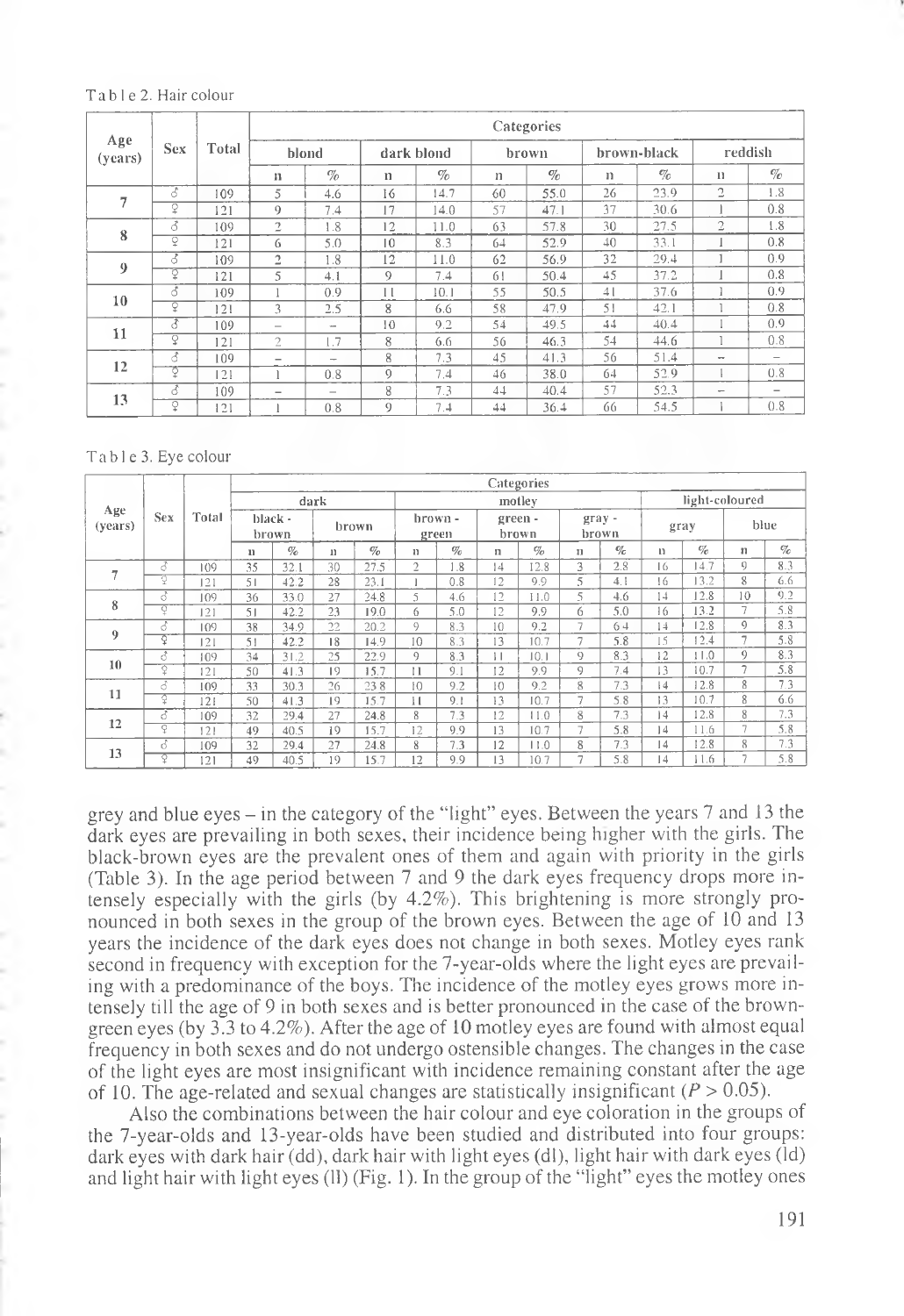



have been included. At the age of 7 years the most common combination is between dark hair and dark eyes especially in the boys. On the second place is the combination between dark hair and light eyes again with prevalence for the boys. Last ranking is the combination between light hair and dark eyes but this time with priority for the girls. In the contingent of the 13-year-olds the combinations retain their ranking positions. The incidence of the combination between the dark hair and dark eyes is very close values in both sexes. The combination of dark hair and light eyes is with priority for the boys. Last ranking in both sexes remains the combination between light hair and dark eyes whose incidence has diminished but is again with priority for the girls. The results obtained on the combinations between the hair colour and eye colour is quite close to those of V a t e v  $[4]$  about the 6-10-year old children from the towns at the beginning of the century.

# Conclusion

In the period between the years 7 and 13 the children with fair skin are predominant especially with the boys. Till the age of 11 children with brown hair are most common while at the age of 12-13 years those with the brown-black are dominant. In the 7-13year olds most common are the ones with the black-brown eyes especially girls. At the time of growth the changes in the pigmentation of the skin, hair and eyes take place with a differing intensity. The skin grows darker more intensely between 7 and 13 in the direction from fair to light mat especially with the boys. The hair gets dark from blond and dark-blond to brown most intensely as early as the age of 8. Most intensive are the changes in the group of the brown and brown-black hair throughout the entire period under study. The brightening of the eyes occurs is with the greatest intensity between 7 and years of age especially with the girls and is with a tendency from brown to browngreen coloration.